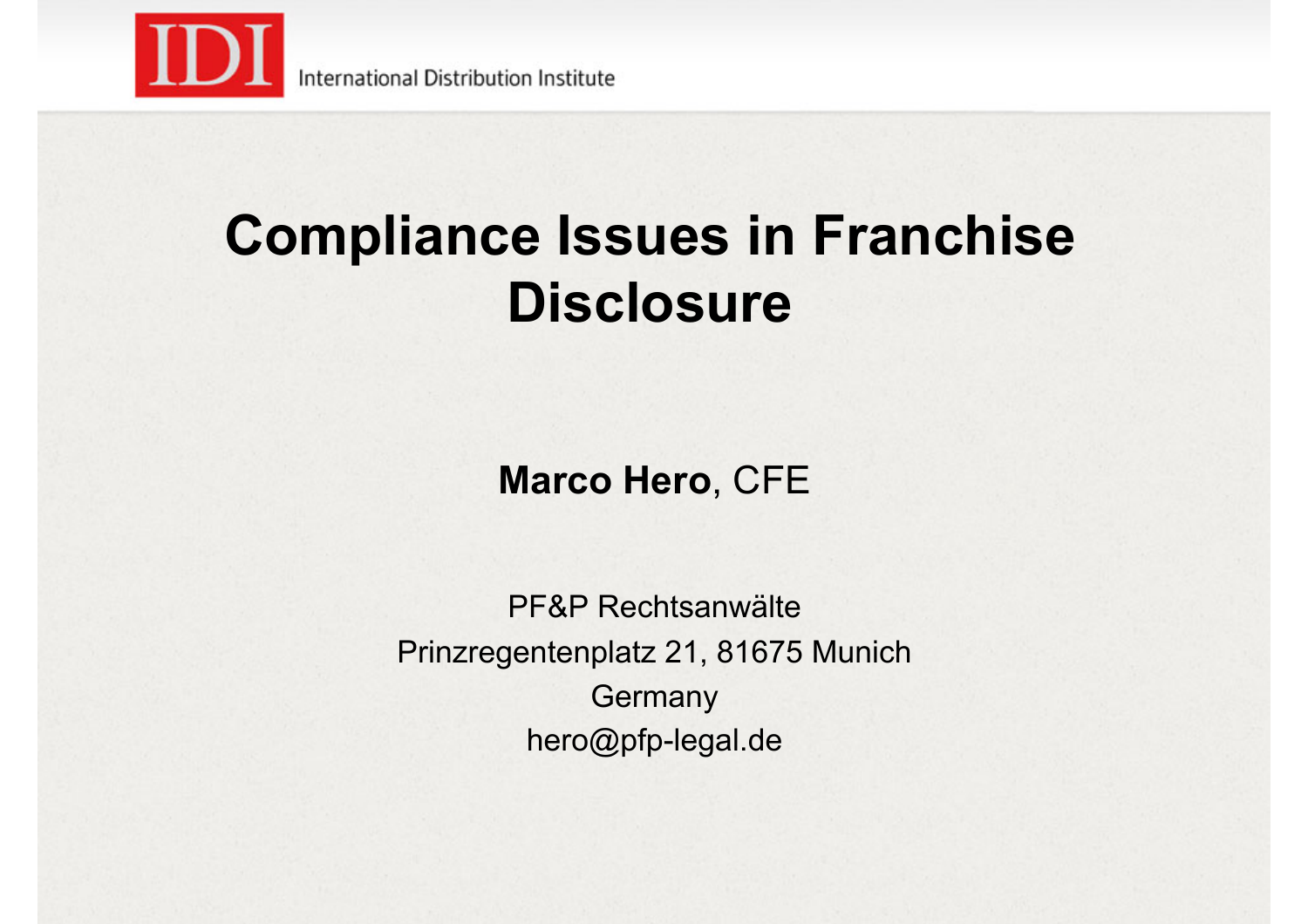

# What is compliance?

- . A compliance system tries to protect franchise network and its reputation from civil and criminal liability by
	- Detecting
	- Investigating
	- . Punishing

breaches of law by its employees, franchisees and/or intermediaries.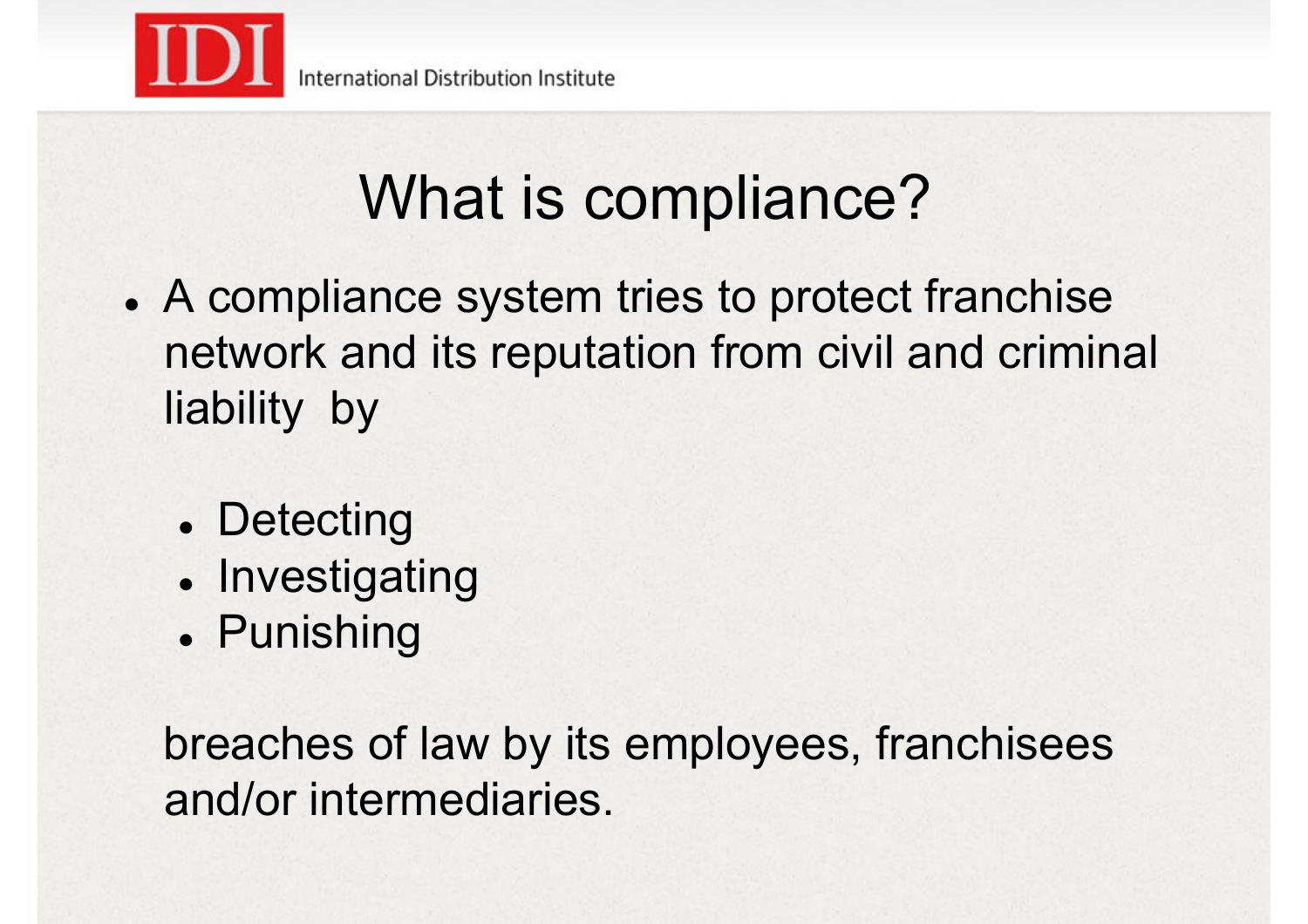## Consequences of compliance breaches

- Internally
	- . Criminal investigations against responsible employee
	- Termination of employment
- Externally
	- . Disclosure obligation??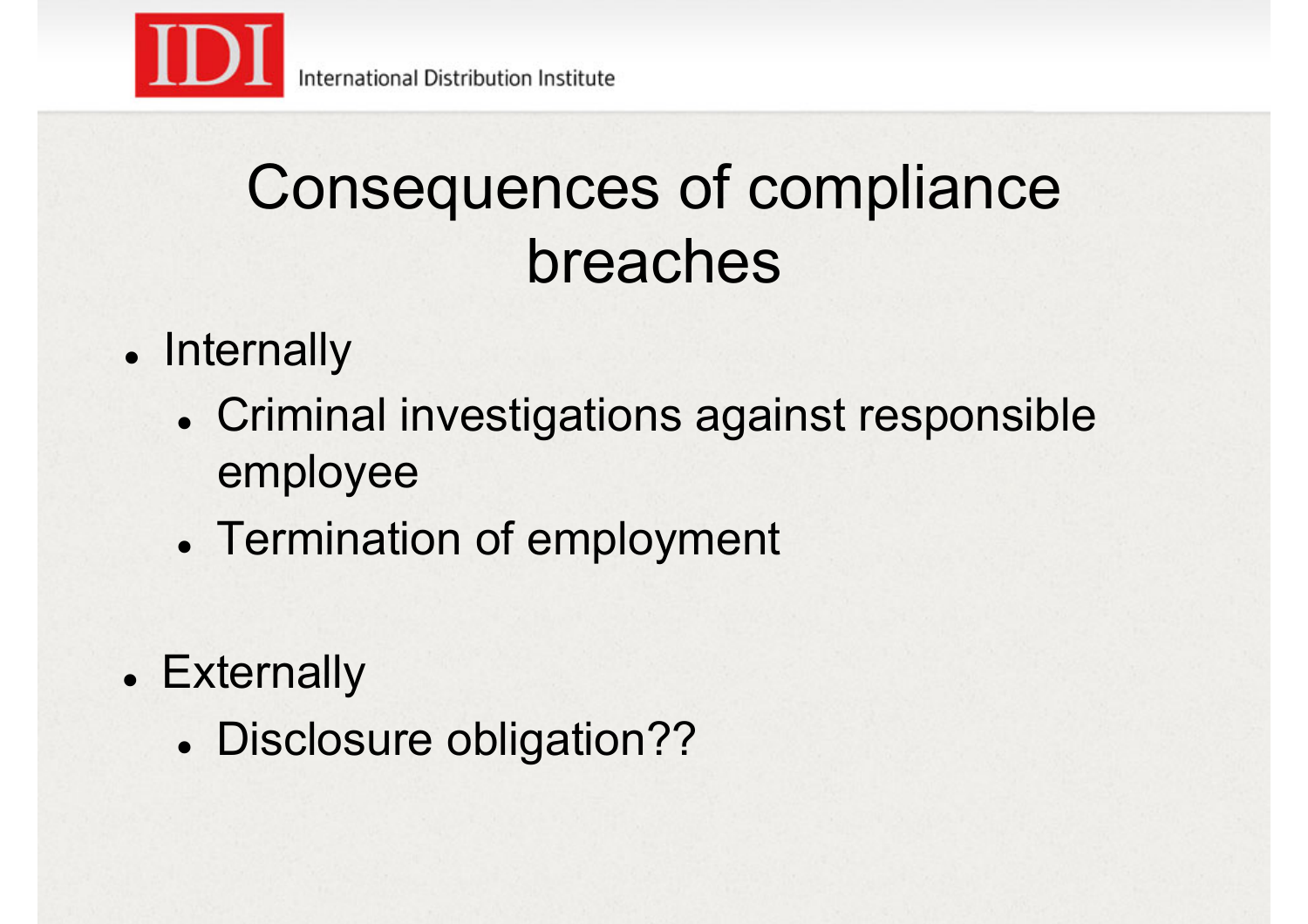

- IT and customer data
	- . electronic correspondence
	- ! ERP System
	- ! Server

Duty to disclose? Right to disclose?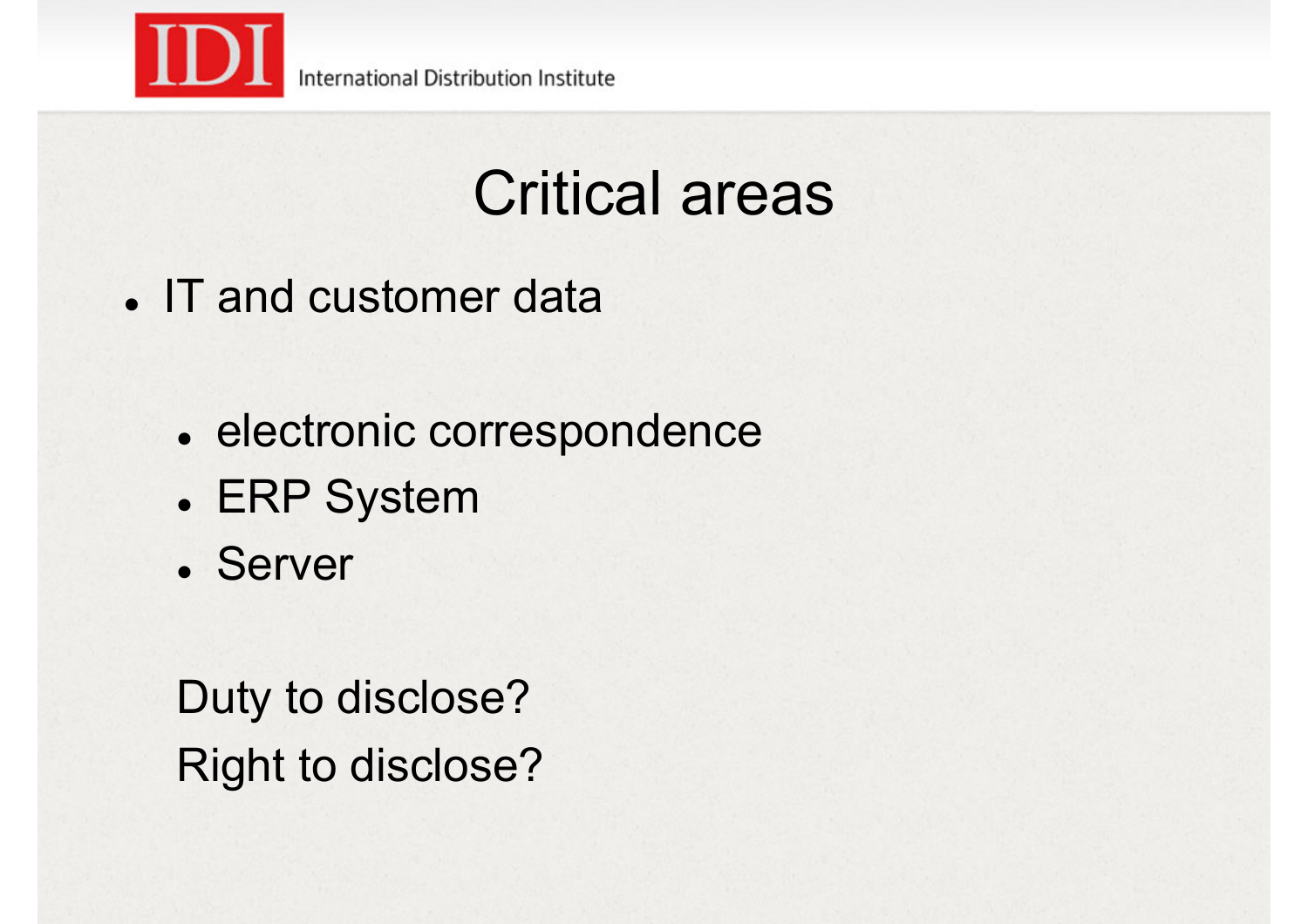

- ! Franchisee's POS
	- ! Operational standards
		- Safety
		- Hygiene
	- ! Compliance with employment laws
		- Social security requirements
		- Minimum wages
		- Work time
		- Discrimination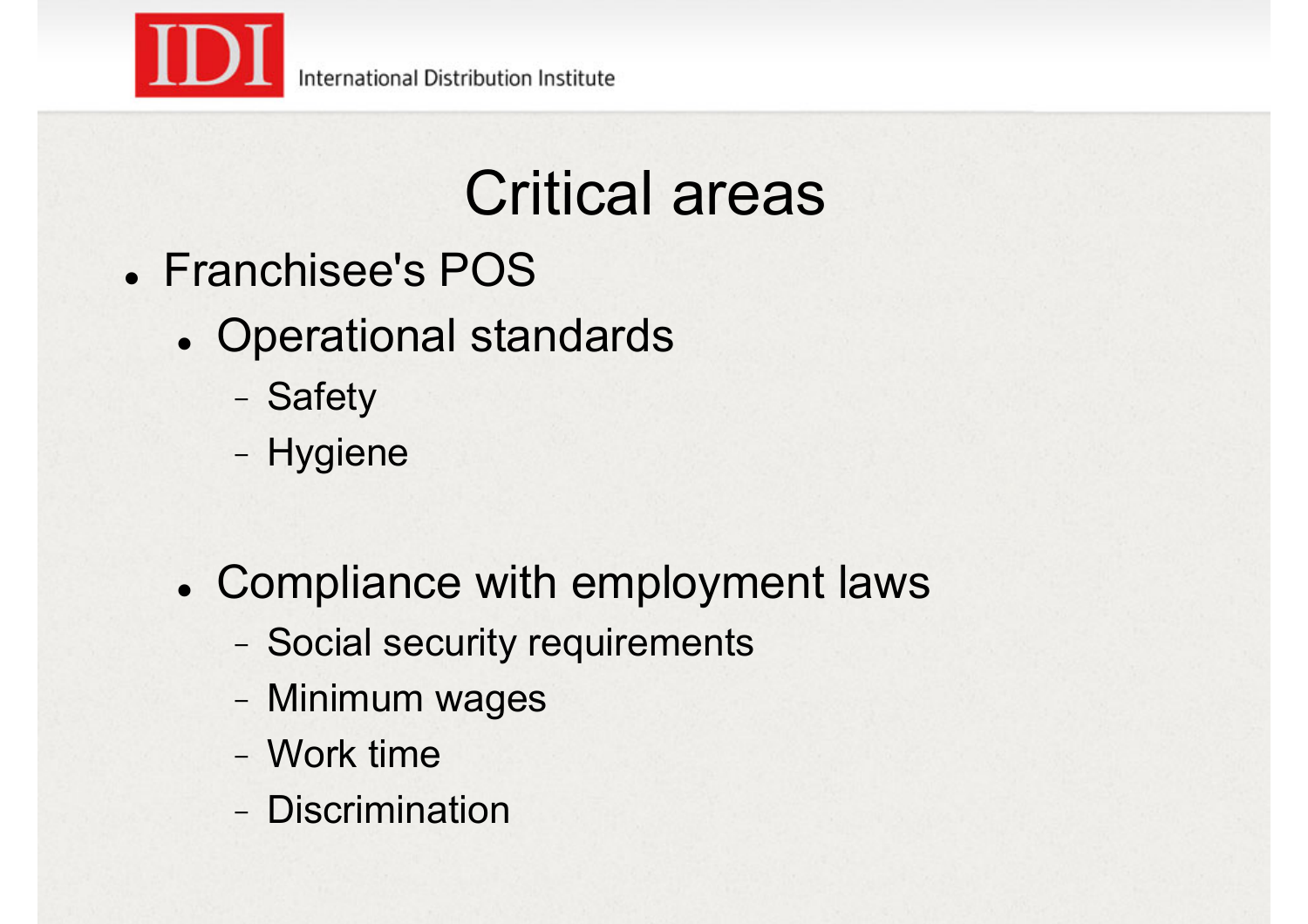

- . Data protection
	- . Background checks on prospects?
	- . Storage of and access to prospect's data before signing
	- ! Use of franchisees' performance and/or financials in the selling process and during investor search?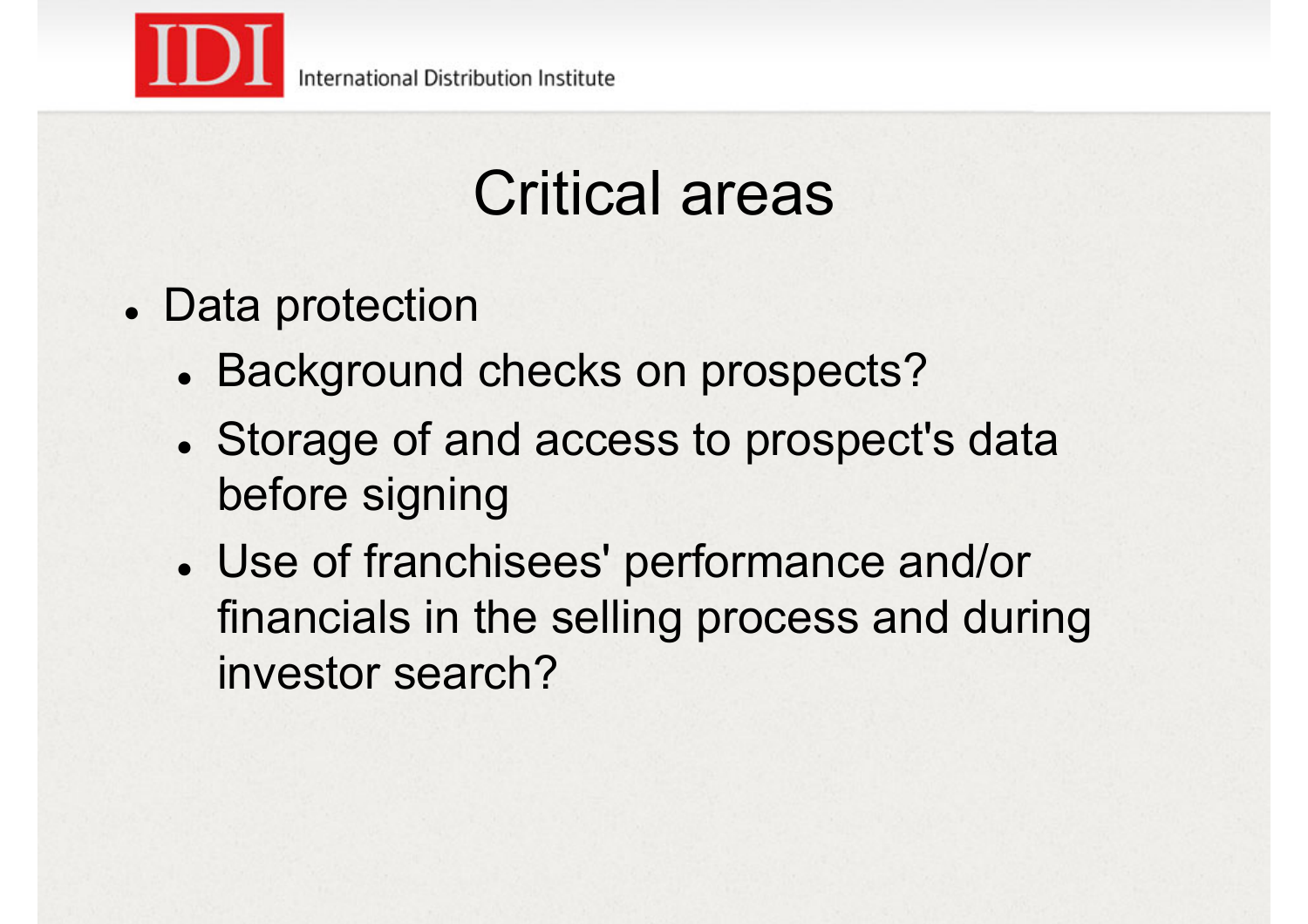

- ! Franchise headquarter's employees
	- Internal investigations
		- Duty to disclose to prospects
		- When?
		- Reporting duties to authorities?
	- . Key personnel moves to competitor
		- Know-how transfer
		- Duty to disclose to franchisees?
		- Duty to disclose to prospects?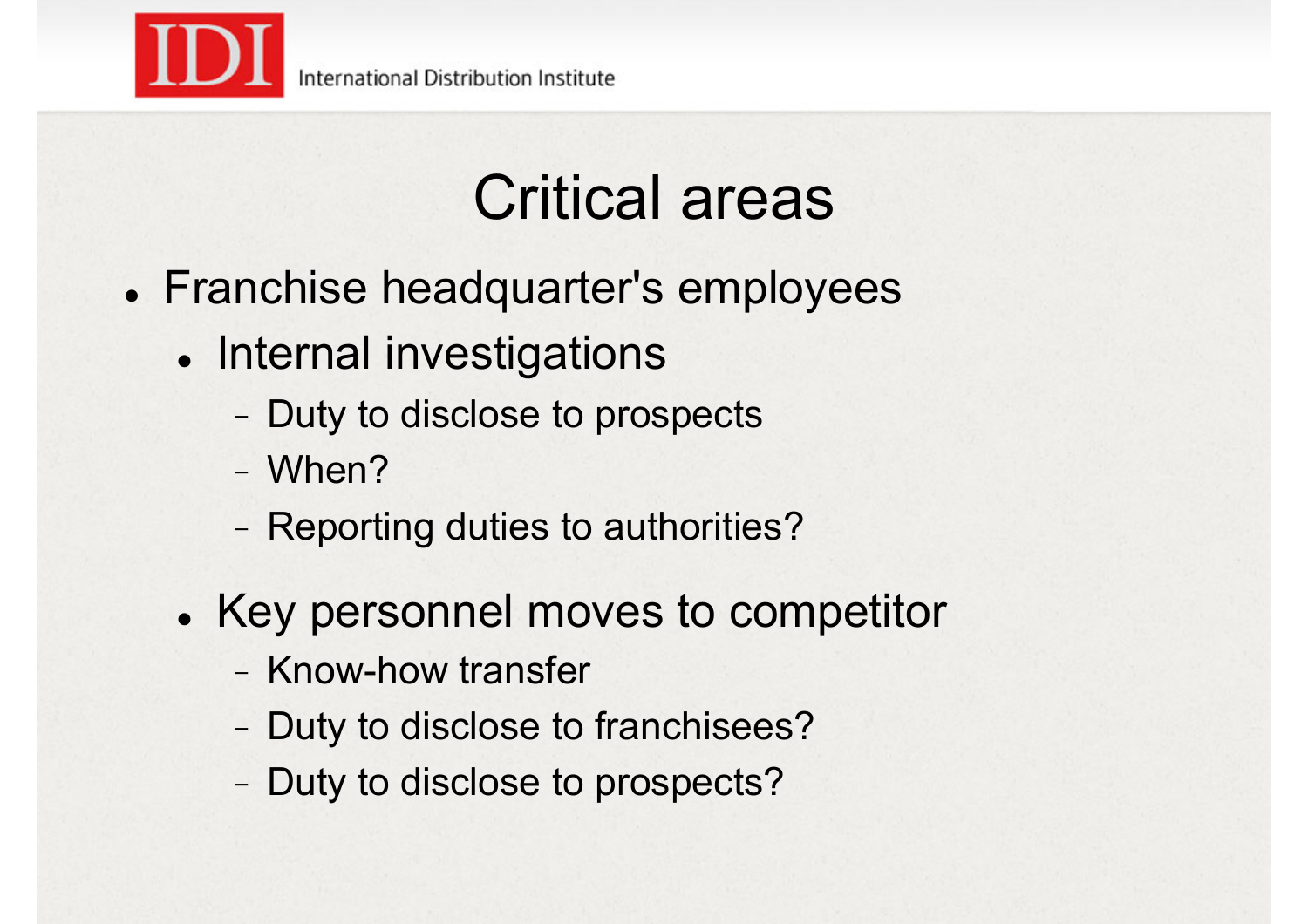

- . Non-compliant business practices
	- . Key money in real estate
	- . Accellarating payments
	- Corruption
	- **.** Bribery in brokerage